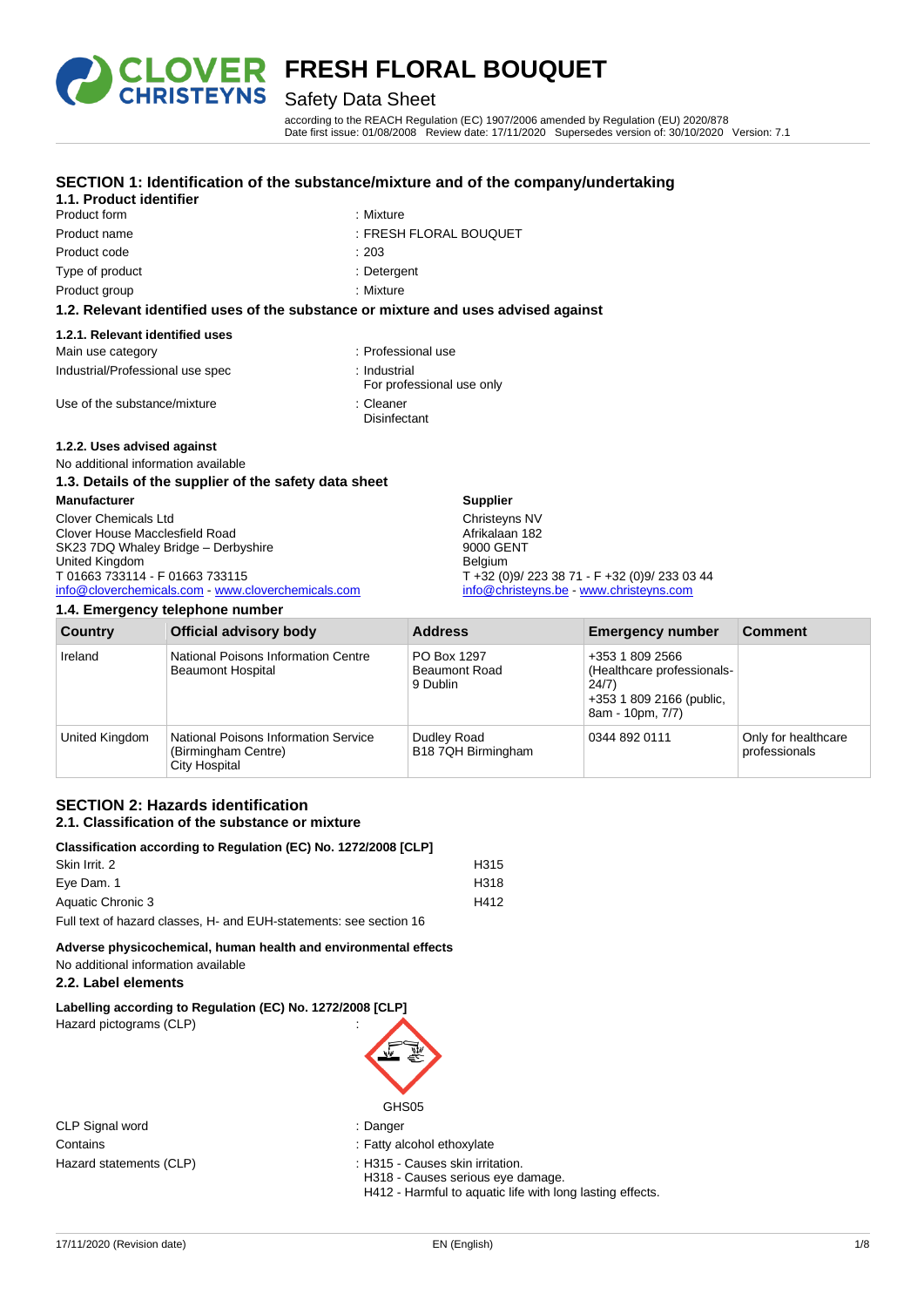### Safety Data Sheet

according to the REACH Regulation (EC) 1907/2006 amended by Regulation (EU) 2020/878

| Precautionary statements (CLP) | : P102 - Keep out of reach of children.<br>P264 - Wash hands thoroughly after handling.<br>P280 - Wear protective gloves, eye protection.<br>P302+P352 - IF ON SKIN: Wash with plenty of water.                                                                                                       |
|--------------------------------|-------------------------------------------------------------------------------------------------------------------------------------------------------------------------------------------------------------------------------------------------------------------------------------------------------|
|                                | P305+P351+P338 - IF IN EYES: Rinse cautiously with water for several minutes. Remove<br>contact lenses, if present and easy to do. Continue rinsing.<br>P337+P313 - If eye irritation persists: Get medical advice/attention.<br>P362+P364 - Take off contaminated clothing and wash it before reuse. |

#### **2.3. Other hazards**

This substance/mixture does not meet the PBT criteria of REACH regulation, annex XIII This substance/mixture does not meet the vPvB criteria of REACH regulation, annex XIII

Contains no PBT/vPvB substances ≥ 0.1% assessed in accordance with REACH Annex XIII

| <b>Component</b>                                |                                                                                        |
|-------------------------------------------------|----------------------------------------------------------------------------------------|
| Quaternary ammonium compounds, benzyl (C12 -    | This substance/mixture does not meet the PBT criteria of REACH regulation, annex XIII  |
| $ C16$ ) alkyl dimethyl, chlorides (68424-85-1) | This substance/mixture does not meet the vPvB criteria of REACH regulation, annex XIII |

The mixture does not contain substance(s) included in the list established in accordance with Article 59(1) of REACH for having endocrine disrupting properties, or is not identified as having endocrine disrupting properties in accordance with the criteria set out in Commission Delegated Regulation (EU) 2017/2100 or Commission Regulation (EU) 2018/605

#### **SECTION 3: Composition/information on ingredients**

### **3.1. Substances**

# Not applicable

| 3.2. Mixtures |  |
|---------------|--|
|               |  |

| <b>Name</b>                                                                    | <b>Product identifier</b>                   | $\%$    | <b>Classification according to</b><br><b>Regulation (EC) No. 1272/2008</b><br>[CLP]                                             |
|--------------------------------------------------------------------------------|---------------------------------------------|---------|---------------------------------------------------------------------------------------------------------------------------------|
| Quaternary ammonium compounds, benzyl (C12 -<br>C16) alkyl dimethyl, chlorides | CAS-no: 68424-85-1<br>Einecs nr: 270-325-2  |         | Acute Tox. 4 (Oral), H302<br>Skin Corr. 1B, H314<br>Eye Dam. 1, H318<br>Aquatic Acute 1, H400 (M=10)<br>Aquatic Chronic 1, H410 |
| Fatty alcohol ethoxylate                                                       | CAS-no: 160875-66-1<br>Einecs nr. 605-233-7 | $1 - 3$ | Acute Tox. 4 (Oral), H302<br>Eye Dam. 1, H318                                                                                   |

Full text of H- and EUH-statements: see section 16

#### **SECTION 4: First aid measures 4.1. Description of first aid measures**

| 7. Deseription or mot ald measures                                                                                     |                                                                                                                                      |
|------------------------------------------------------------------------------------------------------------------------|--------------------------------------------------------------------------------------------------------------------------------------|
| General advice                                                                                                         | : Never give anything by mouth to an unconscious person. If you feel unwell, seek medical<br>advice (show the label where possible). |
| Inhalation                                                                                                             | : Allow affected person to breathe fresh air. Allow the victim to rest.                                                              |
| Skin contact                                                                                                           | : Wash with plenty of water/ Wash contaminated clothing before reuse. If skin irritation<br>occurs: Get medical advice/attention.    |
| Eye contact                                                                                                            | : Rinse cautiously with water for several minutes. Remove contact lenses, if present and<br>easy to do. Continue rinsing.            |
| Ingestion                                                                                                              | : Rinse mouth. Do NOT induce vomiting. Obtain emergency medical attention.                                                           |
| 4.2. Most important symptoms and effects, both acute and delayed                                                       |                                                                                                                                      |
| Acute effects skin                                                                                                     | : Causes skin irritation.                                                                                                            |
| Acute effects eyes                                                                                                     | : Causes serious eye damage. Redness.                                                                                                |
| Acute effects oral route                                                                                               | : May cause irritation to the digestive tract.                                                                                       |
| 4.3. Indication of any immediate medical attention and special treatment needed<br>No additional information available |                                                                                                                                      |
| <b>SECTION 5: Firefighting measures</b><br>5.1. Extinguishing media                                                    |                                                                                                                                      |
| Suitable extinguishing media                                                                                           | : Water.                                                                                                                             |
| 5.2. Special hazards arising from the substance or mixture                                                             |                                                                                                                                      |

Hazardous decomposition products in case of fire : Toxic fumes may be released. Carbon dioxide. Carbon monoxide.

# **5.3. Advice for firefighters**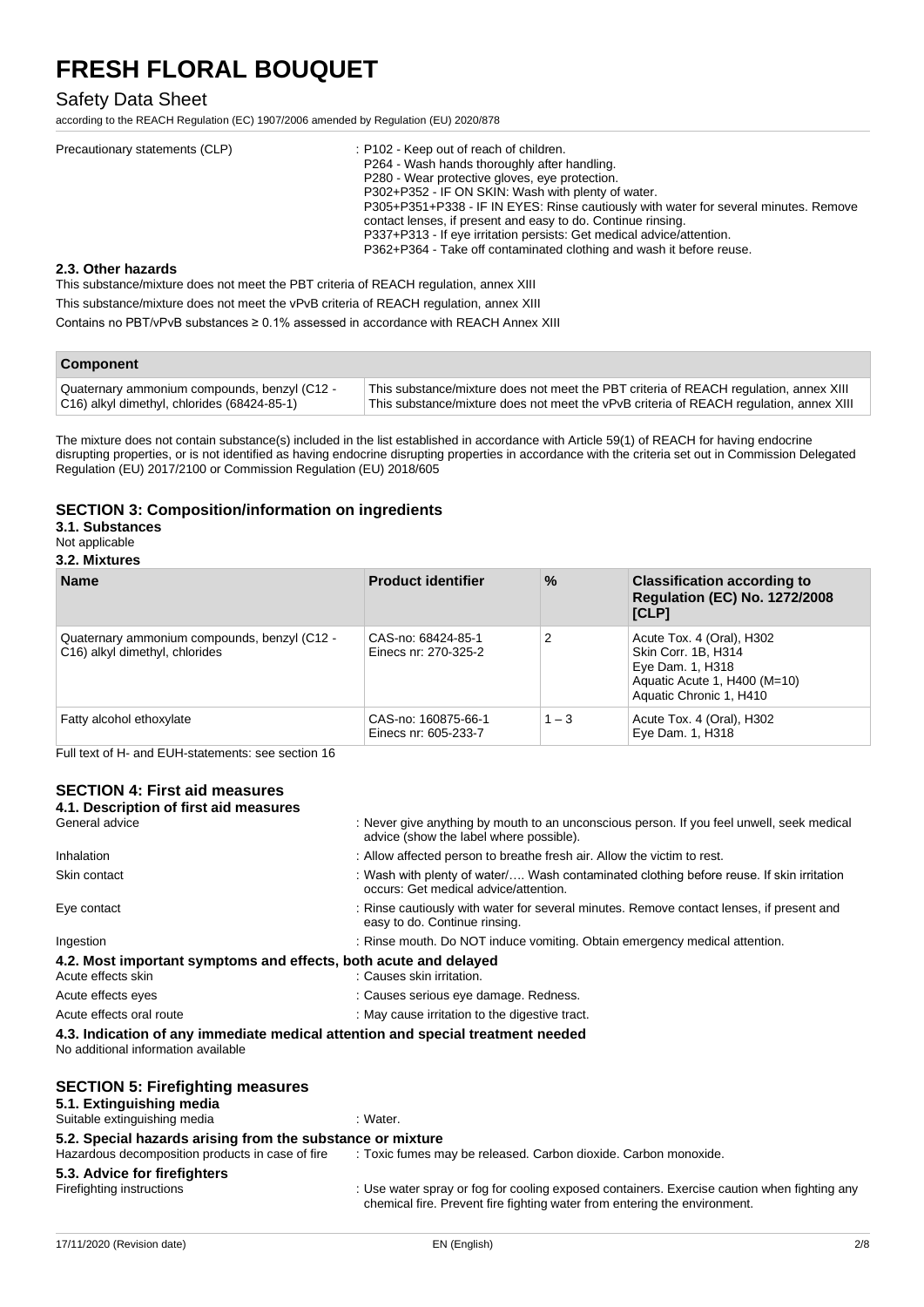### Safety Data Sheet

according to the REACH Regulation (EC) 1907/2006 amended by Regulation (EU) 2020/878

Protection during firefighting : Do not enter fire area without proper protective equipment, including respiratory protection.

# **SECTION 6: Accidental release measures 6.1. Personal precautions, protective equipment and emergency procedures 6.1.1. For non-emergency personnel** Emergency procedures **in the example of the Contract Evacuate unnecessary personnel. 6.1.2. For emergency responders** Protective equipment **interest in the contract of the Contract Contract Contract Contract Contract Contract Contract Contract Contract Contract Contract Contract Contract Contract Contract Contract Contract Contract Contra** Emergency procedures in the state of the state of the Senate Senate area. **6.2. Environmental precautions** Prevent entry to sewers and public waters. Notify authorities if liquid enters sewers or public waters. Avoid release to the environment. **6.3. Methods and material for containment and cleaning up** Methods for cleaning up : Soak up spills with inert solids, such as clay or diatomaceous earth as soon as possible. Collect spillage. Store away from other materials. **6.4. Reference to other sections** See Section 8. Exposure controls and personal protection. **SECTION 7: Handling and storage 7.1. Precautions for safe handling** Precautions for safe handling : Wash hands and other exposed areas with mild soap and water before eating, drinking or smoking and when leaving work. Provide good ventilation in process area to prevent formation of vapour. Hygiene measures **in the state of the state of the state of the state of the state of the state of the state of the state of the state of the state of the state of the state of the state of the state of the state of the st 7.2. Conditions for safe storage, including any incompatibilities** Storage conditions : Keep container tightly closed. Packaging materials **Example 20** and the polyethylene. **7.3. Specific end use(s)** No additional information available **SECTION 8: Exposure controls/personal protection 8.1. Control parameters 8.1.1 National occupational exposure and biological limit values** No additional information available **8.1.2. Recommended monitoring procedures** No additional information available **8.1.3. Air contaminants formed** No additional information available **8.1.4. DNEL and PNEC** No additional information available **8.1.5. Control banding** No additional information available **8.2. Exposure controls 8.2.1. Appropriate engineering controls** No additional information available **8.2.2. Personal protection equipment Personal protective equipment:** Avoid all unnecessary exposure. **Personal protective equipment symbol(s): 8.2.2.1. Eye and face protection**

**Eye protection:** Chemical goggles or safety glasses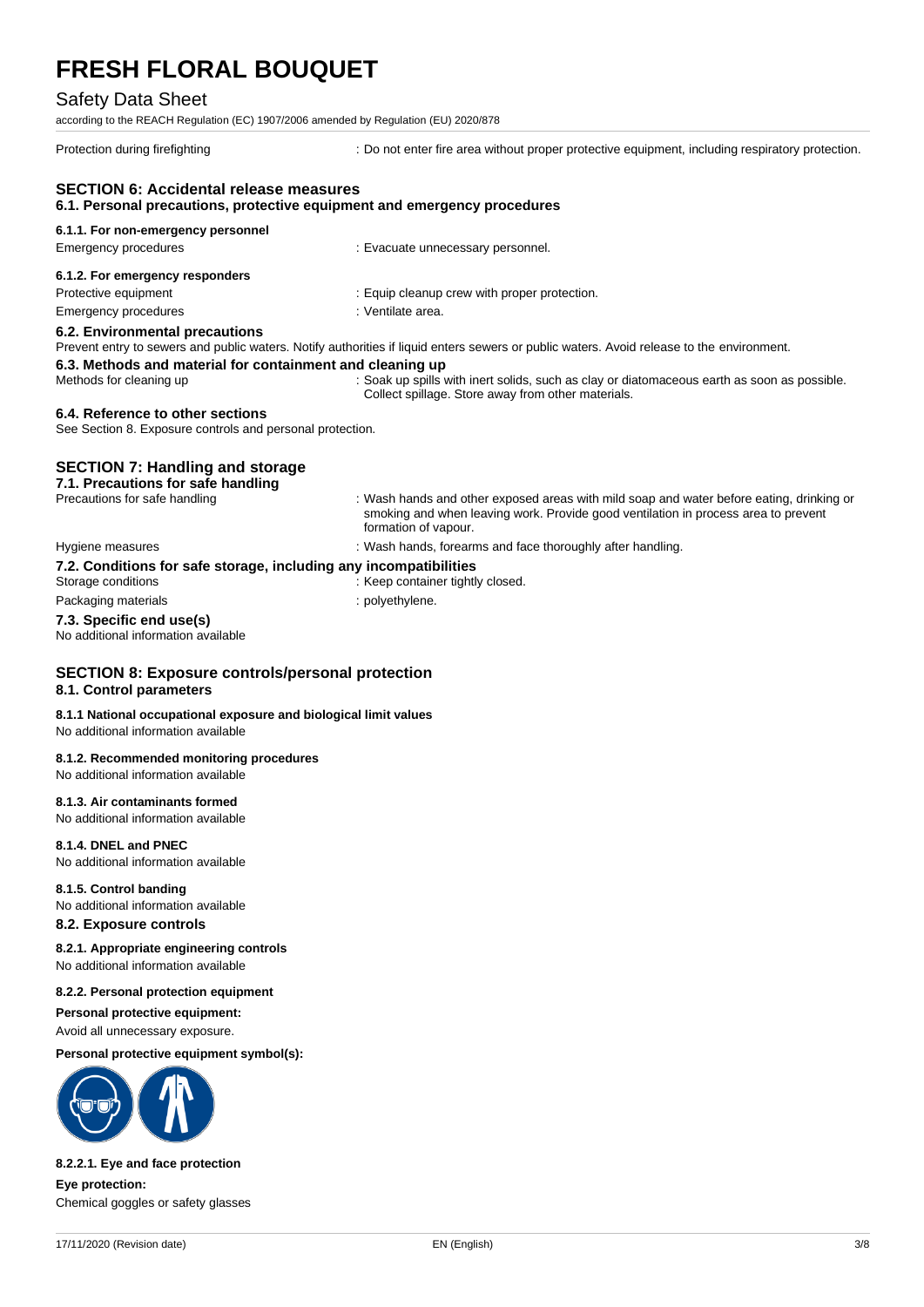# Safety Data Sheet

according to the REACH Regulation (EC) 1907/2006 amended by Regulation (EU) 2020/878

#### **8.2.2.2. Skin protection**

#### **Protective equipment:**

Wear suitable protective clothing

#### **Hand protection:**

Wear protective gloves. PVC gloves. Nitrile rubber gloves. VITON gloves

#### **8.2.2.3. Respiratory protection**

No additional information available

#### **8.2.2.4. Thermal hazards** No additional information available

**8.2.3. Environmental exposure controls**

### **Other information:**

Do not eat, drink or smoke during use.

# **SECTION 9: Physical and chemical properties**

| 9.1. Information on basic physical and chemical properties |                     |  |  |
|------------------------------------------------------------|---------------------|--|--|
| Physical state                                             | : Liquid            |  |  |
| Colour                                                     | : Pink.             |  |  |
| Physical state/form                                        | : Liquid.           |  |  |
| Odour                                                      | : Floral. Sweet.    |  |  |
| Odour threshold                                            | : Not available     |  |  |
| Melting point/range                                        | : 0 °C              |  |  |
| Freezing point                                             | : Not available     |  |  |
| Boiling point/Boiling range                                | : 100 $\degree$ C   |  |  |
| Flammability                                               | : Non flammable.    |  |  |
| <b>Explosive limits</b>                                    | : Not available     |  |  |
| Lower explosion limit                                      | : Not available     |  |  |
| Upper explosion limit                                      | : Not available     |  |  |
| Flash point                                                | : Not available     |  |  |
| Autoignition temperature                                   | : Not available     |  |  |
| Decomposition temperature                                  | : Not available     |  |  |
| pH                                                         | $: 8 - 9.5$         |  |  |
| Viscosity, kinematic                                       | : Not available     |  |  |
| Solubility                                                 | : Soluble in water. |  |  |
| Partition coefficient n-octanol/water (Log Kow)            | : Not available     |  |  |
| Vapour pressure                                            | : Not available     |  |  |
| Vapour pressure at 50 °C                                   | : Not available     |  |  |
| Density                                                    | : Not available     |  |  |
| Relative density                                           | $\div$ 1            |  |  |
| Relative vapour density at 20 °C                           | : Not available     |  |  |
| Particle characteristics                                   | : Not applicable    |  |  |
|                                                            |                     |  |  |

#### **9.2. Other information**

#### **9.2.1. Information with regard to physical hazard classes** No additional information available

| 9.2.2. Other safety characteristics |          |
|-------------------------------------|----------|
| VOC content                         | $: 4$ g/ |

#### **SECTION 10: Stability and reactivity**

**10.1. Reactivity** No additional information available **10.2. Chemical stability** Stable under normal conditions. **10.3. Possibility of hazardous reactions** No dangerous reactions known under normal conditions of use. **10.4. Conditions to avoid** No additional information available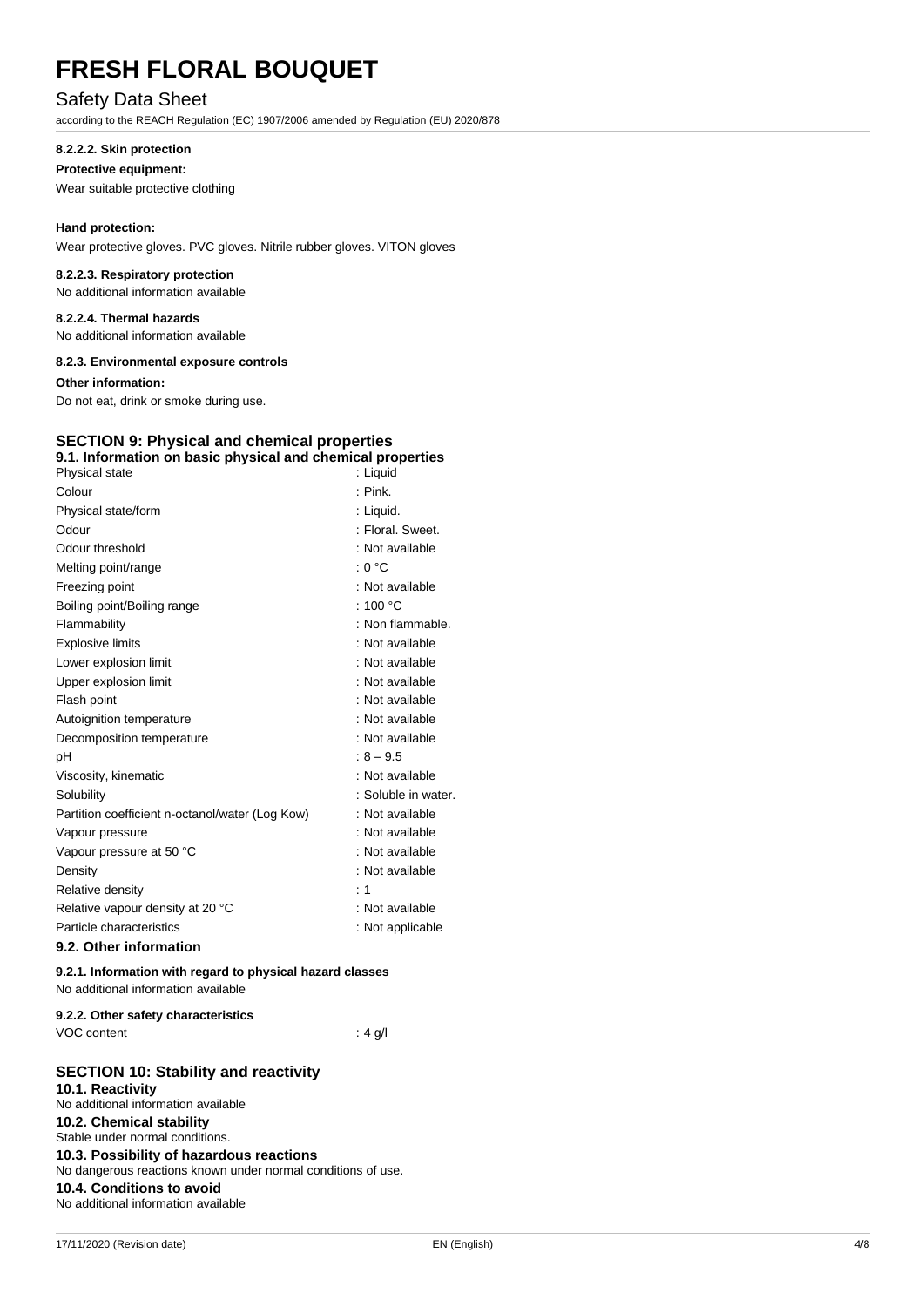# Safety Data Sheet

according to the REACH Regulation (EC) 1907/2006 amended by Regulation (EU) 2020/878

### **10.5. Incompatible materials**

No additional information available

**10.6. Hazardous decomposition products**

fume. Carbon monoxide. Carbon dioxide.

### **SECTION 11: Toxicological information**

#### **11.1. Information on hazard classes as defined in Regulation (EC) No 1272/2008**

| Acute toxicity (oral)       | : Not classified |
|-----------------------------|------------------|
| Acute toxicity (dermal)     | : Not classified |
| Acute toxicity (inhalation) | : Not classified |

| Fatty alcohol ethoxylate (160875-66-1)                                              |                                                                                          |
|-------------------------------------------------------------------------------------|------------------------------------------------------------------------------------------|
| LD50 oral rat                                                                       | $>$ 300 (300 $-$ 2000) mg/kg                                                             |
| LD50 dermal rat                                                                     | > 2000 mg/kg                                                                             |
|                                                                                     | Quaternary ammonium compounds, benzyl (C12 - C16) alkyl dimethyl, chlorides (68424-85-1) |
| LD50 oral rat                                                                       | 795 mg/kg                                                                                |
| Skin corrosion/irritation                                                           | : Causes skin irritation.<br>$pH: 8 - 9.5$                                               |
| Serious eye damage/irritation                                                       | : Causes serious eye damage.<br>$pH: 8 - 9.5$                                            |
| Respiratory or skin sensitisation                                                   | : Not classified                                                                         |
| Additional information                                                              | : Based on available data, the classification criteria are not met                       |
| Germ cell mutagenicity                                                              | : Not classified                                                                         |
| Additional information                                                              | : Based on available data, the classification criteria are not met                       |
| Carcinogenicity                                                                     | : Not classified                                                                         |
| Additional information                                                              | : Based on available data, the classification criteria are not met                       |
| Reproductive toxicity                                                               | : Not classified                                                                         |
| Additional information                                                              | : Based on available data, the classification criteria are not met                       |
| STOT-single exposure                                                                | : Not classified                                                                         |
| Additional information                                                              | : Based on available data, the classification criteria are not met                       |
| STOT-repeated exposure                                                              | : Not classified                                                                         |
| Additional information                                                              | : Based on available data, the classification criteria are not met                       |
| Aspiration hazard                                                                   | : Not classified                                                                         |
| Additional information                                                              | : Based on available data, the classification criteria are not met                       |
| 11.2. Information on other hazards                                                  |                                                                                          |
| 11.2.1. Endocrine disrupting properties<br>No additional information available      |                                                                                          |
| 11.2.2. Other information<br>Potential adverse human health effects and<br>symptoms | : Based on available data, the classification criteria are not met                       |
| <b>SECTION 12: Ecological information</b><br>12.1. Toxicity<br>Ecology - water      | : Harmful to aquatic life with long lasting effects.                                     |
| Hazardous to the aquatic environment, short-term<br>(acute)                         | : Not classified                                                                         |
| Hazardous to the aquatic environment, long-term<br>(chronic)                        | : Harmful to aquatic life with long lasting effects.                                     |

Not rapidly degradable

| Fatty alcohol ethoxylate (160875-66-1) |             |  |
|----------------------------------------|-------------|--|
| EC50 - Crustacea [1]                   | $> 10$ mg/l |  |
| $\vert$ ErC50 algae                    | $> 10$ mg/l |  |
| NOEC chronic fish                      | $> 1$ mg/   |  |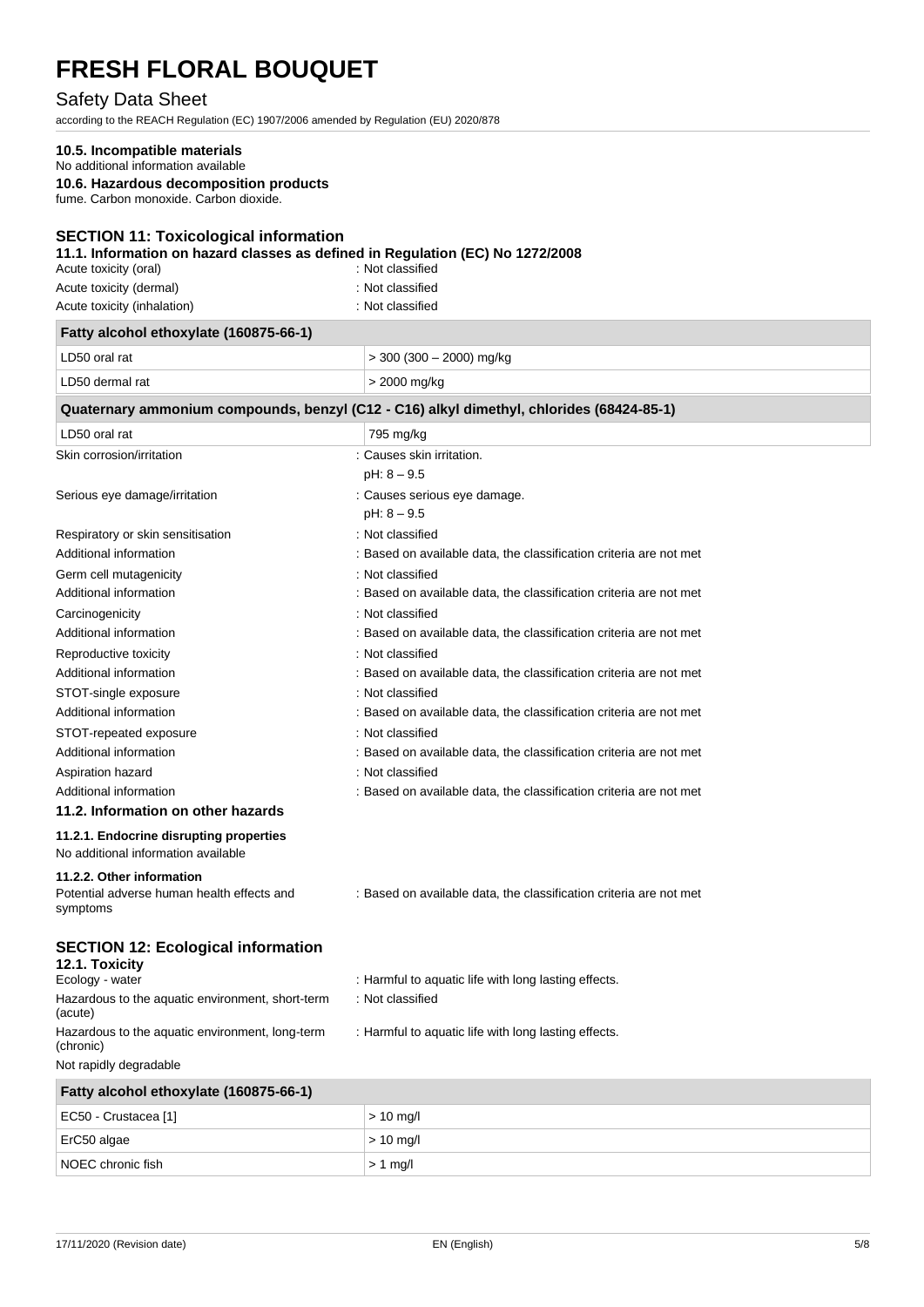# Safety Data Sheet

according to the REACH Regulation (EC) 1907/2006 amended by Regulation (EU) 2020/878

| Quaternary ammonium compounds, benzyl (C12 - C16) alkyl dimethyl, chlorides (68424-85-1)                                                                                                               |                                                                                                                        |                                                                                                                                                                                                                                                                                       |
|--------------------------------------------------------------------------------------------------------------------------------------------------------------------------------------------------------|------------------------------------------------------------------------------------------------------------------------|---------------------------------------------------------------------------------------------------------------------------------------------------------------------------------------------------------------------------------------------------------------------------------------|
| LC50 - Fish [1]                                                                                                                                                                                        | $0.85$ mg/l                                                                                                            |                                                                                                                                                                                                                                                                                       |
| EC50 - Crustacea [1]                                                                                                                                                                                   | $0.016$ mg/l                                                                                                           |                                                                                                                                                                                                                                                                                       |
| EC50 72h - Algae [1]                                                                                                                                                                                   | $0.02$ mg/l                                                                                                            |                                                                                                                                                                                                                                                                                       |
| NOEC chronic crustacea                                                                                                                                                                                 | $0.025$ mg/l                                                                                                           |                                                                                                                                                                                                                                                                                       |
| 12.2. Persistence and degradability                                                                                                                                                                    |                                                                                                                        |                                                                                                                                                                                                                                                                                       |
| <b>FRESH FLORAL BOUQUET</b>                                                                                                                                                                            |                                                                                                                        |                                                                                                                                                                                                                                                                                       |
| Persistence and degradability                                                                                                                                                                          | to support this assertion are held at the disposal of the competent authorities of the<br>of a detergent manufacturer. | Biodegradable. The surfactant(s) contained in this preparation complies(comply) with the<br>biodegradability criteria as laid down in Regulation (EC) No. 648/2004 on detergents. Data<br>Member States and will be made available to them, at their direct request or at the request |
| Fatty alcohol ethoxylate (160875-66-1)                                                                                                                                                                 |                                                                                                                        |                                                                                                                                                                                                                                                                                       |
| Persistence and degradability                                                                                                                                                                          | Biodegradable.                                                                                                         |                                                                                                                                                                                                                                                                                       |
| Quaternary ammonium compounds, benzyl (C12 - C16) alkyl dimethyl, chlorides (68424-85-1)                                                                                                               |                                                                                                                        |                                                                                                                                                                                                                                                                                       |
| Persistence and degradability                                                                                                                                                                          | Biodegradable.                                                                                                         |                                                                                                                                                                                                                                                                                       |
| Biodegradation                                                                                                                                                                                         | >90%                                                                                                                   |                                                                                                                                                                                                                                                                                       |
| 12.3. Bioaccumulative potential                                                                                                                                                                        |                                                                                                                        |                                                                                                                                                                                                                                                                                       |
| <b>FRESH FLORAL BOUQUET</b>                                                                                                                                                                            |                                                                                                                        |                                                                                                                                                                                                                                                                                       |
| Bioaccumulative potential                                                                                                                                                                              | No bioaccumulation.                                                                                                    |                                                                                                                                                                                                                                                                                       |
| Fatty alcohol ethoxylate (160875-66-1)                                                                                                                                                                 |                                                                                                                        |                                                                                                                                                                                                                                                                                       |
| Bioaccumulative potential                                                                                                                                                                              | No bioaccumulation.                                                                                                    |                                                                                                                                                                                                                                                                                       |
| Quaternary ammonium compounds, benzyl (C12 - C16) alkyl dimethyl, chlorides (68424-85-1)                                                                                                               |                                                                                                                        |                                                                                                                                                                                                                                                                                       |
| Partition coefficient n-octanol/water (Log Kow)                                                                                                                                                        | 2.88                                                                                                                   |                                                                                                                                                                                                                                                                                       |
| Bioaccumulative potential                                                                                                                                                                              | No bioaccumulation.                                                                                                    |                                                                                                                                                                                                                                                                                       |
| 12.4. Mobility in soil<br>No additional information available                                                                                                                                          |                                                                                                                        |                                                                                                                                                                                                                                                                                       |
| 12.5. Results of PBT and vPvB assessment                                                                                                                                                               |                                                                                                                        |                                                                                                                                                                                                                                                                                       |
| <b>FRESH FLORAL BOUQUET</b>                                                                                                                                                                            |                                                                                                                        |                                                                                                                                                                                                                                                                                       |
| This substance/mixture does not meet the PBT criteria of REACH regulation, annex XIII                                                                                                                  |                                                                                                                        |                                                                                                                                                                                                                                                                                       |
| This substance/mixture does not meet the vPvB criteria of REACH regulation, annex XIII                                                                                                                 |                                                                                                                        |                                                                                                                                                                                                                                                                                       |
| 12.6. Endocrine disrupting properties<br>No additional information available                                                                                                                           |                                                                                                                        |                                                                                                                                                                                                                                                                                       |
| 12.7. Other adverse effects                                                                                                                                                                            |                                                                                                                        |                                                                                                                                                                                                                                                                                       |
| Additional information                                                                                                                                                                                 | : Avoid release to the environment.                                                                                    |                                                                                                                                                                                                                                                                                       |
| <b>SECTION 13: Disposal considerations</b><br>13.1. Waste treatment methods<br>Product/Packaging disposal recommendations<br>: Dispose in a safe manner in accordance with local/national regulations. |                                                                                                                        |                                                                                                                                                                                                                                                                                       |
| Waste / unused products                                                                                                                                                                                | : Avoid release to the environment.                                                                                    |                                                                                                                                                                                                                                                                                       |
| <b>SECTION 14: Transport information</b><br>In accordance with ADR / IMDG / IATA                                                                                                                       |                                                                                                                        |                                                                                                                                                                                                                                                                                       |
| <b>ADR</b>                                                                                                                                                                                             | <b>IMDG</b>                                                                                                            | <b>IATA</b>                                                                                                                                                                                                                                                                           |
| 14.1. UN number or ID number                                                                                                                                                                           |                                                                                                                        |                                                                                                                                                                                                                                                                                       |
| Not regulated                                                                                                                                                                                          | Not regulated                                                                                                          | Not regulated                                                                                                                                                                                                                                                                         |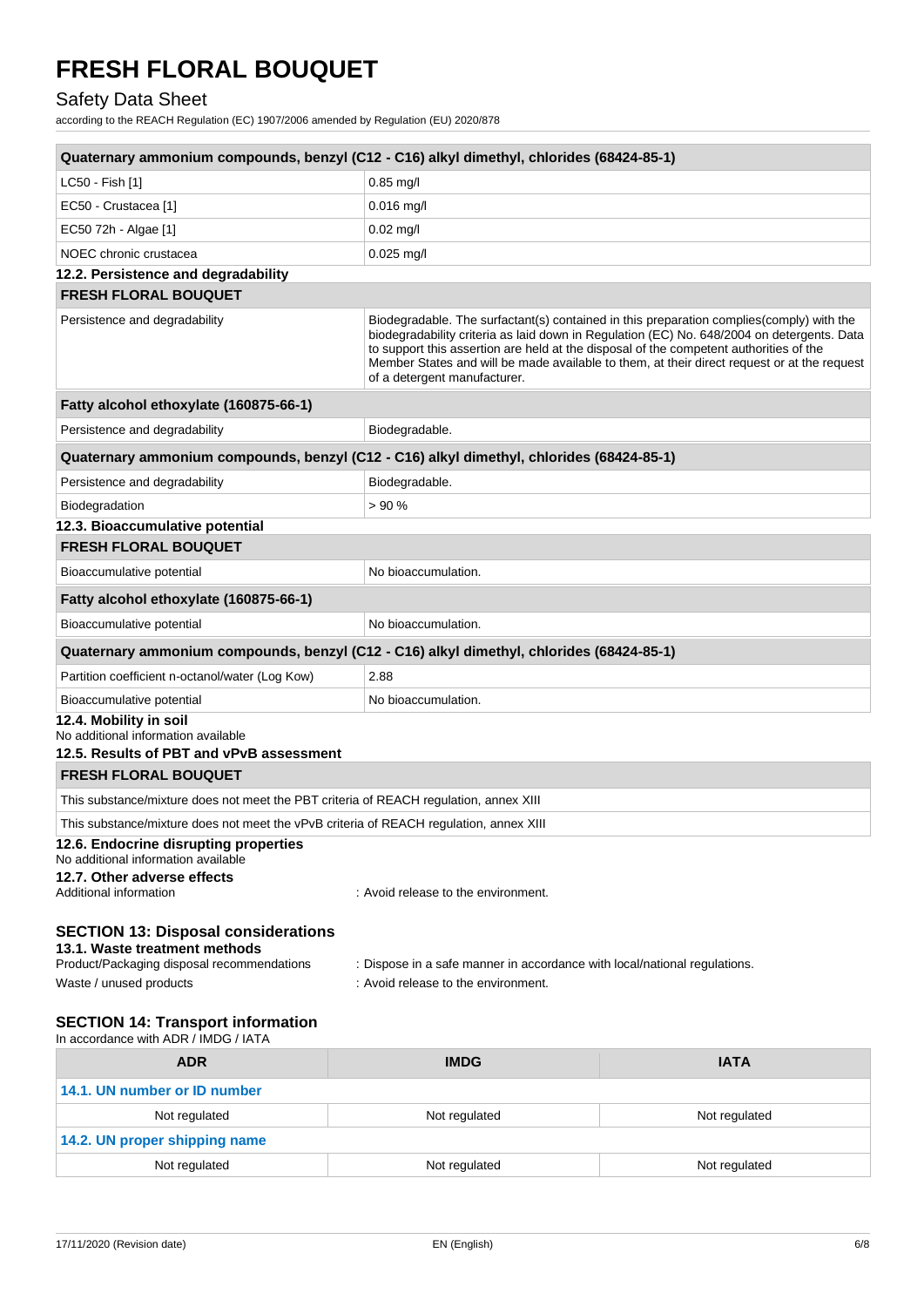# Safety Data Sheet

according to the REACH Regulation (EC) 1907/2006 amended by Regulation (EU) 2020/878

| <b>ADR</b>                             | <b>IMDG</b>   | <b>IATA</b>   |
|----------------------------------------|---------------|---------------|
| 14.3. Transport hazard class(es)       |               |               |
| Not regulated                          | Not regulated | Not regulated |
| 14.4. Packing group                    |               |               |
| Not regulated                          | Not regulated | Not regulated |
| <b>14.5. Environmental hazards</b>     |               |               |
| Not regulated                          | Not regulated | Not regulated |
| No supplementary information available |               |               |

#### **14.6. Special precautions for user**

**Overland transport**

Not regulated

#### **Transport by sea**

Not regulated

#### **Air transport**

Not regulated

**14.7. Maritime transport in bulk according to IMO instruments** Not applicable

## **SECTION 15: Regulatory information**

**15.1. Safety, health and environmental regulations/legislation specific for the substance or mixture**

#### **15.1.1. EU-Regulations**

Contains no REACH substances with Annex XVII restrictions

Contains no substance on the REACH candidate list

Contains no REACH Annex XIV substances

Contains no substance subject to Regulation (EU) No 649/2012 of the European Parliament and of the Council of 4 July 2012 concerning the export and import of hazardous chemicals.

Contains no substance subject to Regulation (EU) No 2019/1021 of the European Parliament and of the Council of 20 June 2019 on persistent organic pollutants

Contains no substance subject to REGULATION (EU) No 1005/2009 OF THE EUROPEAN PARLIAMENT AND OF THE COUNCIL of 16 September 2009 on substances that deplete the ozone layer.

Contains no substance subject to Regulation (EU) 2019/1148 of the European Parliament and of the Council of 20 June 2019 on the marketing and use of explosives precursors.

VOC content : 4 g/l

#### **Allergenic fragrances > 0,01%:**

LINALOOL **CITRONELLOL** D-LIMONENE AMYL CINNAMAL

| Detergent Regulation (648/2004/EC): Labelling of contents: |               |  |
|------------------------------------------------------------|---------------|--|
| Component                                                  | $\frac{9}{6}$ |  |
| non-ionic surfactants                                      | $< 5\%$       |  |
| disinfectants                                              |               |  |
| perfumes                                                   |               |  |
| <b>LINALOOL</b>                                            |               |  |
| <b>CITRONELLOL</b>                                         |               |  |

Contains no substance subject to Regulation (EC) 273/2004 of the European Parliament and of the Council of 11 February 2004 on the manufacture and the placing on market of certain substances used in the illicit manufacture of narcotic drugs and psychotropic substances.

#### **15.1.2. National regulations**

No additional information available